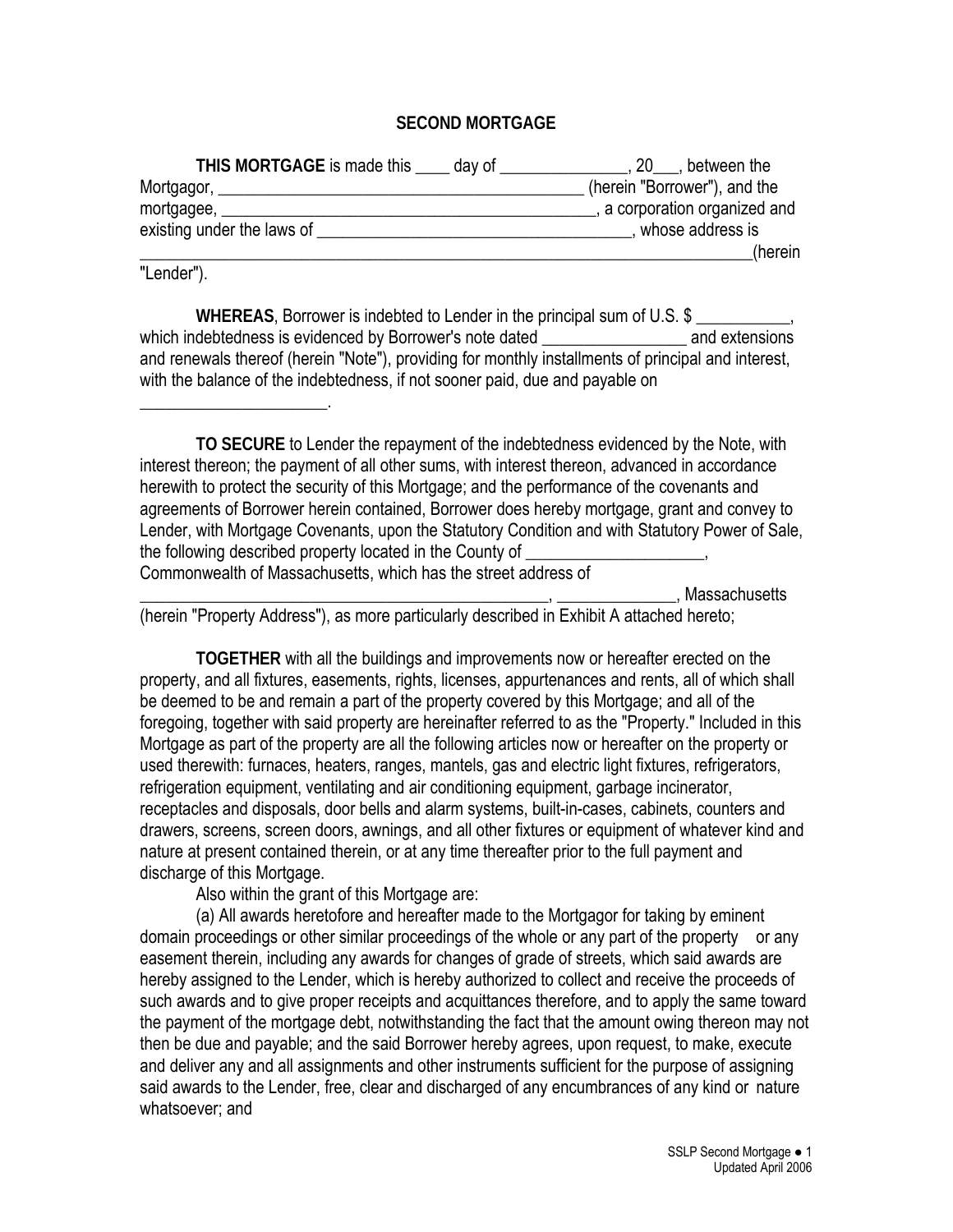(b) All proceeds of the conversion, voluntary or involuntary, of all or any portion of the property described herein into cash, negotiable instruments or other instruments for the payment of money, chattel paper, security agreements, documents or liquidated claims (including, without limitation, proceeds of insurance and condemnation awards). Borrower covenants that Borrower is lawfully seized of the estate hereby conveyed and has the right to mortgage, grant and convey the Property, and that the Property is unencumbered, except for permitted encumbrances of record, set forth in Exhibit B. Borrower covenants that Borrower warrants and will defend generally the title to the Property against all claims and demands, subject to encumbrances of record.

#### **UNIFORM COVENANTS**. Borrower and Lender covenant and agree as follows:

**1. Payment of Principal and Interest**. Borrower shall promptly pay when due the principal and interest indebtedness evidenced by the Note and late charges as provided in the Note.

**2. Funds for Taxes and Insurance**. Subject to applicable law or a written waiver by Lender, Borrower shall pay to Lender on the day monthly payments of principal and interest are payable under the Note, until the Note is paid in full, a sum (herein "Funds") equal to one-twelfth of the yearly taxes and assessments (including condominium and planned unit development assessments, if any) which may attain priority over this Mortgage and ground rents on the Property, if any, plus one-twelfth of yearly premium installments for hazard insurance, plus onetwelfth of yearly premium installments for mortgage insurance, if any, all as reasonably estimated initially and from time to time by Lender on the basis of assessments and bills and reasonable estimates thereof. Borrower shall not be obligated to make such payments of Funds to Lender to the extent that Borrower makes such payments to the holder of a prior mortgage or deed of trust if such holder is an institutional lender.

If Borrower pays Funds to Lender, the Funds shall be held in an institution, the deposits or accounts of which are insured or guaranteed by a Federal or state agency (including Lender if Lender is such an institution). Lender shall apply the Funds to pay said taxes, assessments, insurance premiums and ground rents. Lender may not charge for so holding and applying the Funds, analyzing said account or verifying and compiling said assessments and bills, unless Lender pays Borrower interest on the Funds and/or applicable law permits Lender to make such a charge. Borrower and Lender may agree in writing at the time of execution of this Mortgage that interest on the Funds shall be paid to Borrower, and unless such agreement is made or applicable law requires such interest to be paid, Lender shall not be required to pay Borrower any interest or earnings on the Funds. Lender shall give to Borrower, without charge, an annual accounting of the Funds showing credits and debits to the Funds and the purpose for which each debit to the Funds was made. The Funds are pledged as additional security for the sums secured by this Mortgage.

If the amount of the Funds held by Lender, together with the future monthly installments of Funds payable prior to the due dates of taxes, assessments, insurance premiums and ground rents, shall exceed the amount required to pay said taxes, assessments, insurance premiums and ground rents as they fall due, such excess shall be, at Borrower's option, either promptly repaid to Borrower or credited to Borrower on monthly installments of Funds. If the amount of the Funds held by Lender shall not be sufficient to pay taxes, assessments, insurance premiums and ground rents as they fall due, Borrower shall pay promptly to Lender any amount necessary to make up the deficiency in one or more payments as Lender may require.

Upon payment in full of all sums secured by this Mortgage, Lender shall promptly refund to Borrower any funds held by Lender. If under paragraph 16 hereof the Property is sold or the Property is otherwise acquired by Lender, Lender shall apply, no later than immediately prior to the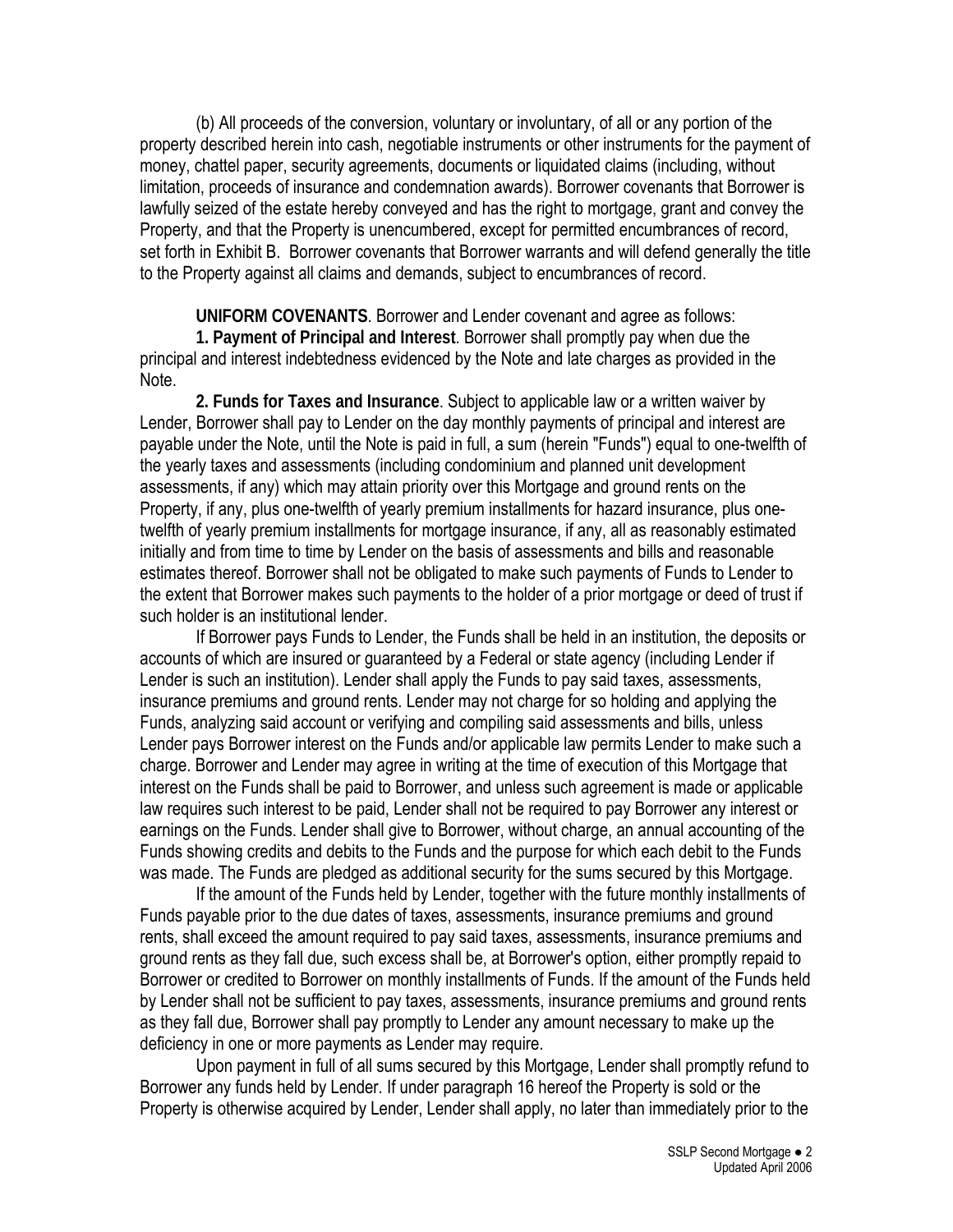sale of the Property or its acquisition by Lender, any Funds held by Lender at the time of application as a credit against the sums secured by this Mortgage.

**3. Application of Payments.** Unless applicable law provides otherwise, all payments received by Lender under the Note and paragraphs 1 and 2 hereof shall be applied by Lender first in payment of amounts payable to Lender by Borrower under paragraph 2 hereof, then to interest payable on the Note, and then to the principal of the Note.

**4. Prior Mortgages and Deeds of Trust; Charges; Liens**. Borrower shall perform all of Borrower's obligations under any mortgage, deed of trust or other security agreement with a lien which has priority over this Mortgage, including Borrower's covenants to make payments when due. Borrower shall pay or cause to be paid all taxes, assessments and other charges, fines and impositions attributable to the Property, which may attain a priority over this Mortgage.

**5. Hazard Insurance.** Borrower shall keep the improvements now existing or hereafter erected on the Property insured against loss by fire, hazards included within the term "extended coverage", and such other hazards as Lender may require and in such amounts and for such periods as Lender may require.

The insurance carrier providing the insurance shall be chosen by Borrower subject to approval by Lender; provided, that such approval should not be unreasonably withheld. All insurance polices and renewals thereof shall be in a form acceptable to Lender and shall include a standard mortgage clause in favor of and in a form acceptable to Lender. Lender shall have the right to hold the policies and renewals thereof, subject to the terms of any mortgage, deed of trust or other security agreement with a lien, which has priority over this Mortgage.

In the event of loss, Borrower shall give prompt notice to the insurance carrier and Lender. Lender may make proof of loss if not made promptly by Borrower.

If the Property is abandoned by Borrower, or if Borrower fails to respond to Lender within 30 days from the date notice is mailed by Lender to Borrower that the insurance carrier offers to settle a claim for insurance benefits, Lender is authorized to collect and apply the insurance proceeds at Lenders option either to restoration or repair of the Property or to the sums secured by this Mortgage.

**6. Preservation and Maintenance of Property; Leaseholds; Condominium; Planned Unit Developments.** Borrower shall keep the Property in good repair and shall not commit waste or permit impairment or deterioration of the Property and shall comply with the provisions of any lease if this Mortgage is on a leasehold. If this Mortgage is on a unit in a condominium or a planned unit development, Borrower shall perform all of Borrower's obligations under the declaration or covenants creating or governing the condominium or planned unit development, the by-laws and regulations of the condominium or planned unit development and constituent documents.

**7. Protection of Lender's Security.** If Borrower fails to perform the covenants and agreements contained in this Mortgage, or if any action or proceeding is commenced which materially affects Lender's interest in the Property, then Lender, at Lender's option, upon notice to Borrower, may make such appearances, disburse such sums, including reasonable attorneys' fees (including the time of any in-house counsel of lender, charged at the same rate as comparable outside attorneys) and take such action as is necessary to protect Lender's interest. If Lender required mortgage insurance as a condition of making the loan secured by this Mortgage, Borrower shall pay the premiums required to maintain such insurance in effect until such time as the requirement for such insurance terminates in accordance with Borrower's and Lender's written agreement or applicable law. Any amounts disbursed by Lender pursuant to this paragraph 7, with interest thereon, at the Note rate, shall become additional indebtedness of Borrower secured by this Mortgage. Unless Borrower and Lender agree to other terms of payment, such amounts shall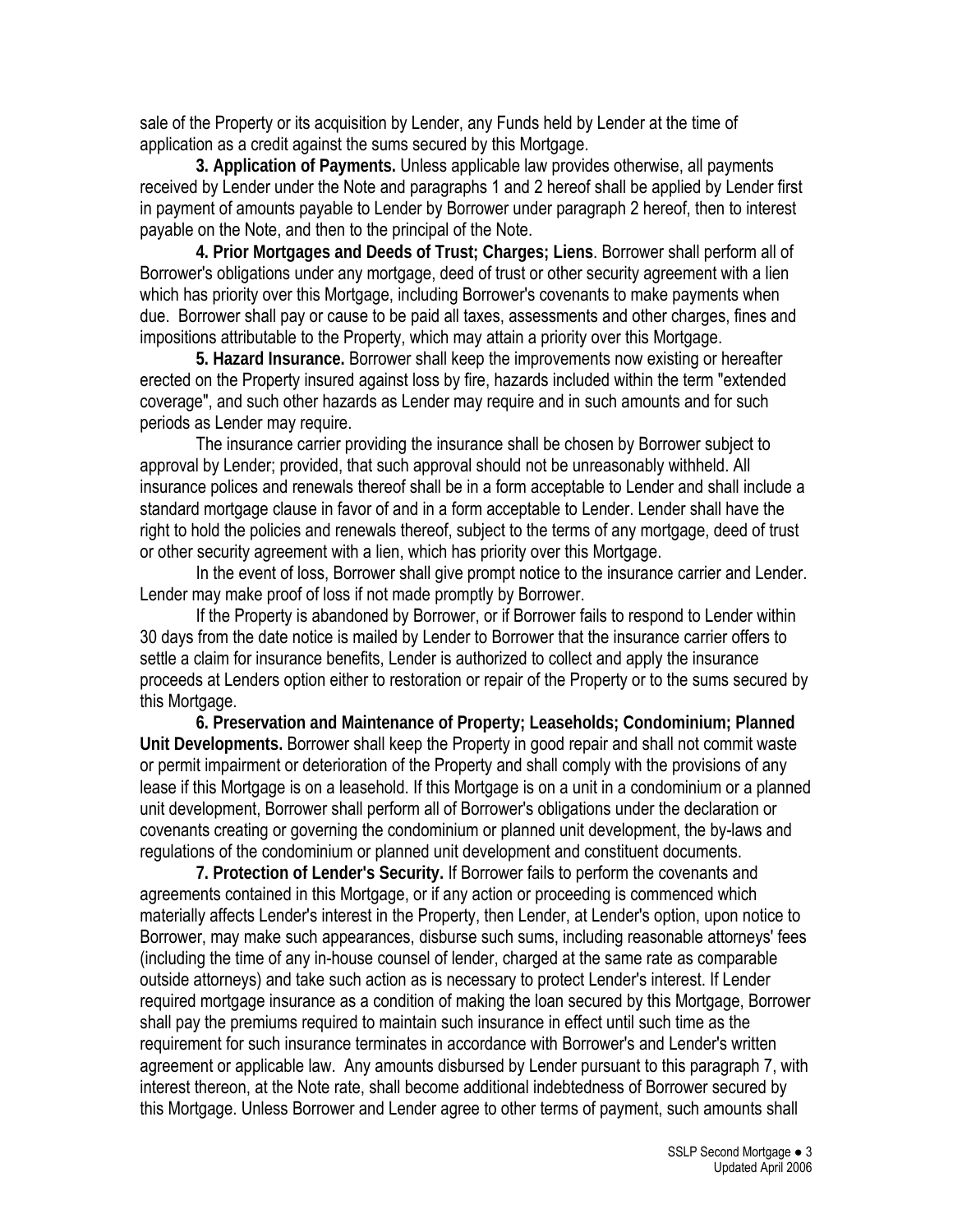be payable upon notice from Lender to Borrower requesting payment thereof. Nothing contained in this paragraph 7 shall require Lender to incur any expense or take any action hereunder.

 **8. Inspection.** Lender may make or cause to be made reasonable entries upon and inspections of the Property, provided that Lender shall give Borrower notice prior to any such inspection specifying reasonable cause therefore related to Lender's interest in the Property.

**9. Condemnation.** The proceeds of any award or claim for damages, direct or consequential, in connection with any condemnation or other taking of the Property, or part thereof, or for conveyance in lieu of condemnation, are hereby assigned and shall be paid to Lender, subject to the terms of any mortgage, deed of trust or other security agreement with a lien which has priority other this Mortgage.

**10. Borrower Not Released; Forbearance By Lender Not A Waiver.** Extension of the time for payment or modification of amortization of the sums secured by this Mortgage granted by Lender to any successor in interest of Borrower shall not operate to release, in any manner, the liability of the original Borrower and Borrower's successors in interest. Lender shall not be required to commence proceedings against such successor or refuse to extend time for payment or otherwise modify amortization of the sums secured by this Mortgage by reason of any demand made by the original Borrower and Borrower's successors in interest. Any forbearance by Lender in exercising any right or remedy hereunder, or otherwise afforded by applicable law, shall not be a waiver of or preclude the exercise of any such right or remedy.

**11. Successors and Assigns Bound; Joint and Several Liability; Co-signers.** The Borrower's interest under the second note and this Mortgage are not transferable, assignable or assumable without the written consent of the Lender. The covenants and agreements herein contained shall bind, and the rights hereunder shall inure to, the respective successors and assigns of Lender and, if permitted by Lender, Borrower, subject to the provisions of paragraph 15 hereof. All covenants and agreements of Borrower shall be joint and several.

**12. Notice.** Except for any notice required under applicable law to be given in another manner, (a) any notice to Borrower provided for in this Mortgage shall be given by delivering it or by mailing such notice by certified mail addressed to Borrower at the Property Address or at such other address as Borrower may designate by notice to Lender as provided herein, and (b) any notice to Lender shall be given by hand-delivery or certified mail to Lender's address stated herein or to such other address as Lender may designate by notice to Borrower as provided herein. Any notice provided for in this Mortgage shall be deemed to have been given to Borrower or Lender when given in the manner designated herein.

**13. Governing Law; Severability.** The state and local laws governing this Mortgage and the parties hereto shall be the laws of the Commonwealth of Massachusetts. The foregoing sentence shall not limit the applicability of Federal law to this Mortgage. In the event that any provision or clause of this Mortgage or the Note conflicts with applicable law, such conflict shall not affect other provisions of this Mortgage or the Note which can be given effect without the conflicting provision, and to this end the provisions of this Mortgage or the Note are declared to be severable. As used herein, "costs", "expenses" and "attorneys' fees" (including the time of any in-house counsel of lender, charged at the same rate as comparable outside attorneys) include all sums to the extent not prohibited by applicable law or limited herein.

**14. Borrower's Copy.** Borrower shall be furnished a conformed copy of the Note and of this Mortgage at the time of execution or after recordation hereof.

**15. Transfer of the Property or a Beneficial Interest in Borrower.** If all or any part of the Property or any interest in it is sold or transferred (or if a beneficial interest in Borrower is sold or transferred and Borrower is not a natural person) without Lender's prior written consent, Lender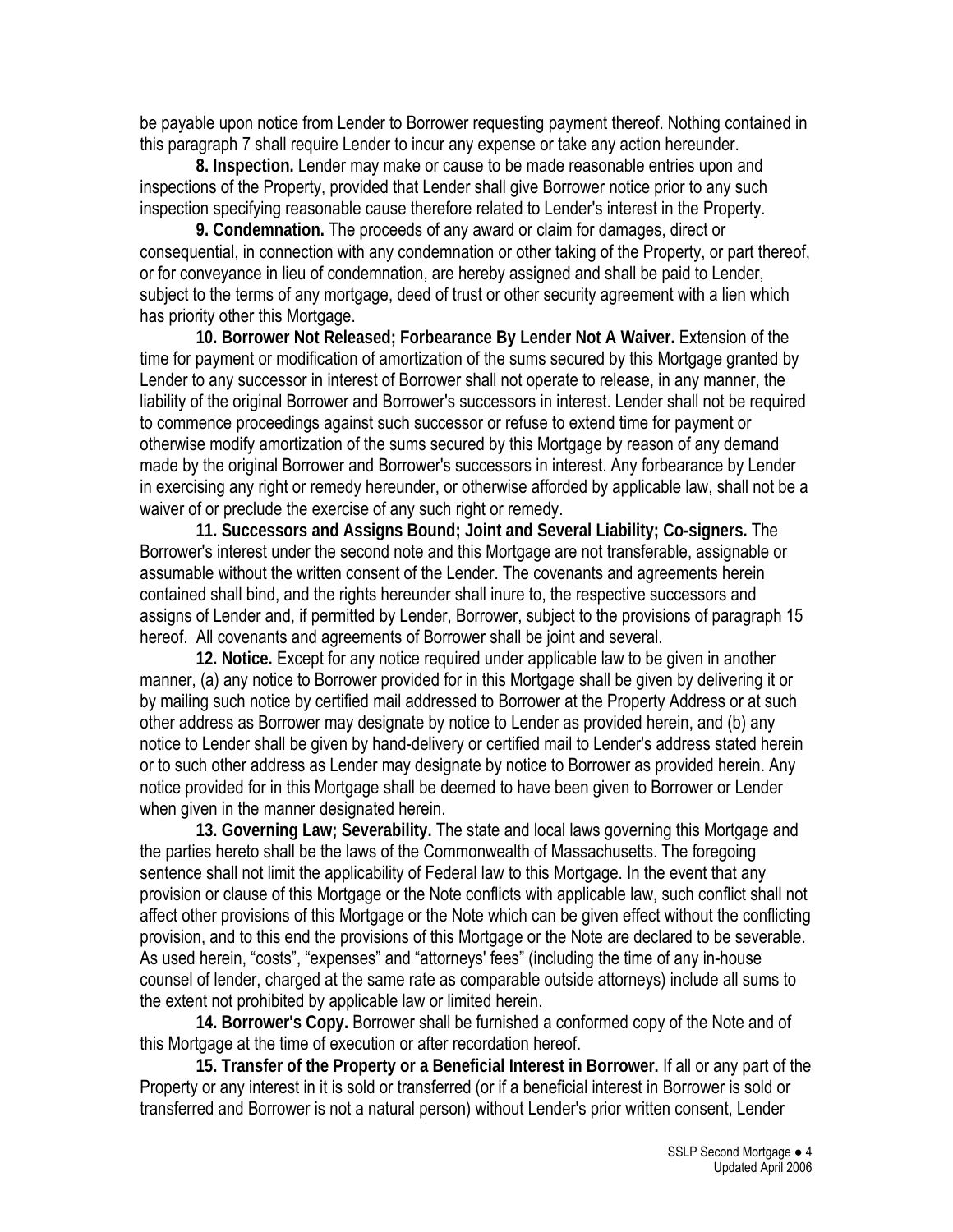may, at its option, require immediate payment in full or all sums secured by this Mortgage. However, this option shall not be exercised by Lender if exercise is prohibited by law as of the date of this Mortgage.

If Lender exercises this option, Lender shall give Borrower notice of acceleration. The notice shall provide a period of not less than 30 days from the date the notice is delivered or mailed within which Borrower must pay all sums secured by this Mortgage. If Borrower fails to pay these sums prior to the expiration of this period, Lender may invoke any remedies permitted by this Mortgage without further notice or demand on Borrower.

**NON-UNIFORM COVENANTS.** Borrower and Lender further covenant and agrees as follows:

**16. Acceleration; Remedies.** Except as provided in paragraph 15 hereof, upon Borrower's breach of any covenant or agreement of Borrower in this Mortgage, including the covenants to pay when due any sums secured by this Mortgage, Lender prior to acceleration shall give notice to Borrower as provided in paragraph 12 hereof specifying: (1) the breach; (2) the action required to cure such breach; (3) a date, not less than 10 days from the date the notice is mailed to Borrower, by which such breach must be cured; and (4) that failure to cure such breach on or before the date specified in the notice may result in acceleration of the sums secured by this Mortgage and sale of the Property. The notice shall further inform Borrower of the right to reinstate after acceleration and the right to bring a court action to assert the nonexistence of a default or any other defense of Borrower to acceleration and sale. If the breach is not cured on or before the date specified in the notice, Lender, at Lender's option, may declare all of the sums secured by this Mortgage to be immediately due and payable without further demand and may invoke the STATUTORY POWER OF SALE and any other remedies permitted by applicable law. Lender shall be entitled to collect all reasonable costs and expenses incurred in pursuing the remedies provided in this paragraph 16, including, but not limited to, reasonable attorneys' fees (including the time of any in-house counsel of lender, charged at the same rate as comparable outside attorneys).

If Lender invokes the STATUTORY POWER OF SALE, Lender shall mail a copy of a notice of sale to Borrower, and to any other person required by applicable law, in the manner provided by applicable law. Lender shall publish the notice of sale and the Property shall be sold in the manner prescribed by applicable law. Lender or Lender's designee may purchase the Property at any sale. The proceeds of the sale shall be applied in the following order: (a) to all reasonable costs and expense of the sale, including reasonable attorneys' fees (including the time of any inhouse counsel of lender, charged at the same rate as comparable outside attorneys) and costs of title evidence; (b) to all sums secured by this Mortgage; and (c) the excess, if any, to the person or persons legally entitled thereto.

**17. Borrower's Right to Reinstate.** Notwithstanding Lender's acceleration of the sums secured by this Mortgage due to Borrower's breach, Borrower shall have the right to have any proceedings begun by Lender to enforce this Mortgage discontinued at any time prior to the earlier to occur of (i) sale of the Property pursuant to the STATUTORY POWER OF SALE contained in this Mortgage or (ii) entry of a judgment enforcing this Mortgage if: (a) Borrower pays Lender all sums which would be then due under this Mortgage and the Note had no acceleration occurred; (b) Borrower cures all breaches of any other covenants or agreements of Borrower contained in this Mortgage; (c) Borrower pays all reasonable expenses incurred by Lender in enforcing the covenants and agreements of Borrower contained in this Mortgage, and in enforcing Lender's remedies as provided in Paragraph 16 hereof, including, but not limited to, reasonable attorneys'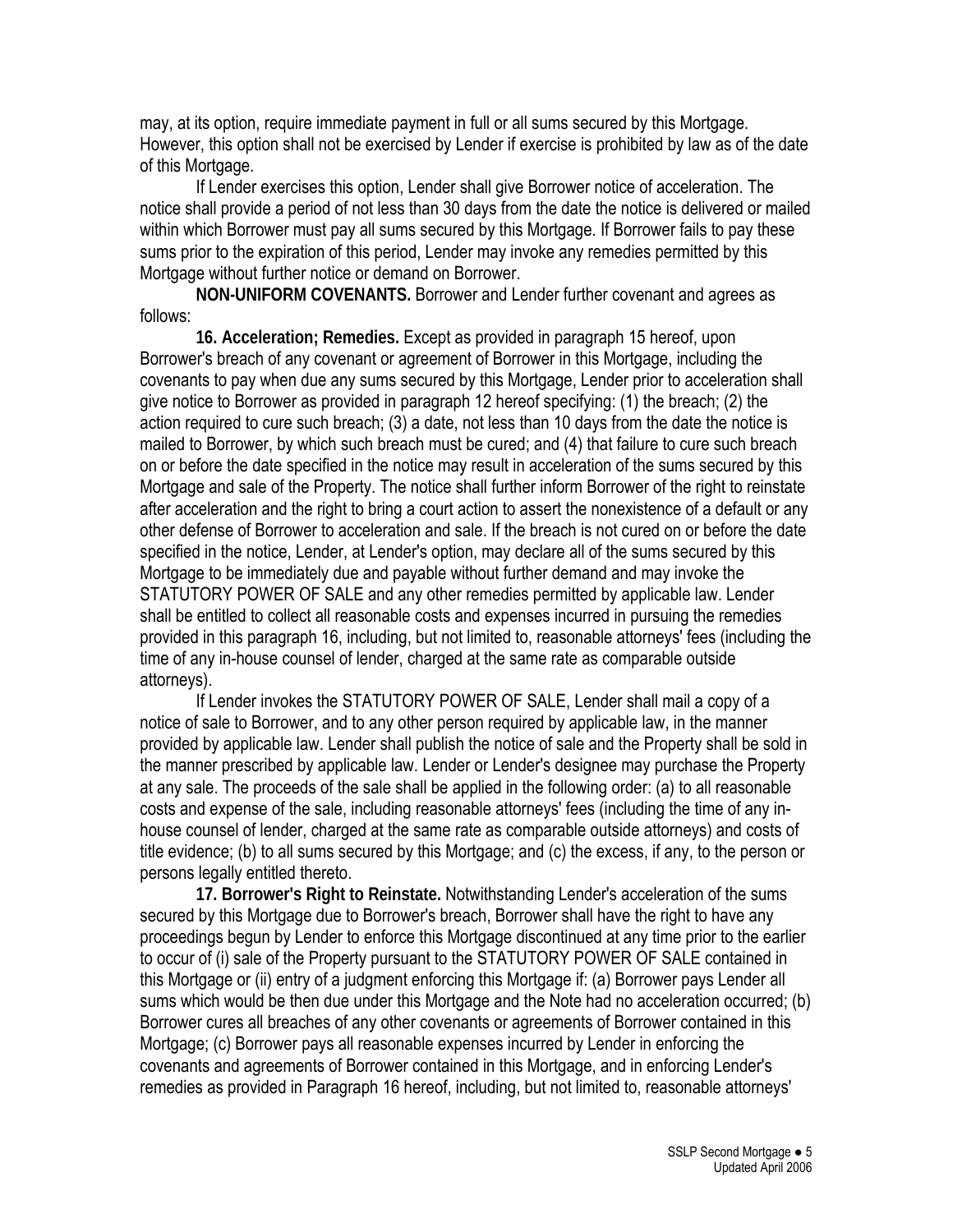fees (including the time of any in-house counsel of lender, charged at the same rate as comparable outside attorneys); and (d) Borrower takes such action as Lender may reasonably require to assure that the lien of this Mortgage, Lender's interest in the Property and Borrower's obligation to pay the sums secured by this Mortgage shall continue unimpaired. Upon such payment and cure by Borrower, this Mortgage and the obligations secured hereby shall remain in full force and effect as if no acceleration had occurred.

**18. Lender in Possession.** Upon acceleration under paragraph 16 hereof or abandonment of the Property, Lender shall be entitled to enter upon, take possession of and manage the Property and to collect the rents of the Property including past due. All rents collected by Lender shall be applied first to payment of the costs of management of the Property and collection of rents, including, but not limited to, reasonable attorneys' fees (including the time of any in-house counsel of lender, charged at the same rate as comparable outside attorneys), and then to the sums secured by this Mortgage. Lender shall be liable to account only for those rents actually received.

**19. Release.** Upon payment of all sums secured by this Mortgage, Lender shall discharge this Mortgage without cost to Borrower. Borrower shall pay all costs of recordation, if any.

**20. Statutory Condition.** This Mortgage is upon the STATUTORY CONDITION and upon the further condition that all covenants and agreements on the part of the Mortgagor herein undertaken shall be kept and fully and seasonably performed and that no breach of any other of the conditions specified herein shall be permitted, for any breach of which conditions, the Mortgagee shall have the STATUTORY POWER OF SALE.

 $\overline{\phantom{a}}$  , which is a set of the set of the set of the set of the set of the set of the set of the set of the set of the set of the set of the set of the set of the set of the set of the set of the set of the set of th

 $\frac{1}{\sqrt{2}}$  ,  $\frac{1}{\sqrt{2}}$  ,  $\frac{1}{\sqrt{2}}$  ,  $\frac{1}{\sqrt{2}}$  ,  $\frac{1}{\sqrt{2}}$  ,  $\frac{1}{\sqrt{2}}$  ,  $\frac{1}{\sqrt{2}}$  ,  $\frac{1}{\sqrt{2}}$  ,  $\frac{1}{\sqrt{2}}$  ,  $\frac{1}{\sqrt{2}}$  ,  $\frac{1}{\sqrt{2}}$  ,  $\frac{1}{\sqrt{2}}$  ,  $\frac{1}{\sqrt{2}}$  ,  $\frac{1}{\sqrt{2}}$  ,  $\frac{1}{\sqrt{2}}$ 

**IN WITNESS WHEREOF**, Borrower has executed this Mortgage under Seal.

Borrower

Borrower

The Note secured by the Mortgage has:

| Principal Sum of      |               |
|-----------------------|---------------|
| Period of Loan of     |               |
| Periodic Due Dates of |               |
| Rate of Interest of   | $\frac{0}{2}$ |
| Final Due Date of     |               |

#### **COMMONWEALTH OF MASSACHUSETTS**

 $\overline{\phantom{a}}$ , SS.  $\frac{1}{200}$ , 200

On this \_\_\_\_ day of \_\_\_\_\_\_\_\_\_\_\_\_\_\_, 200\_\_\_ before me the undersigned notary public, personally appeared the above-

named\_\_\_\_\_\_\_\_\_\_\_\_\_\_\_\_\_\_\_\_\_\_\_\_\_\_\_\_\_\_\_\_\_\_\_\_\_\_\_\_\_\_\_\_\_, and proved to me by satisfactory evidence of identification,

consisting of: [circle one] (a driver's license) (a passport) (my personal knowledge) (other:\_\_\_\_\_\_\_\_\_\_\_\_\_\_\_\_\_\_\_\_\_\_\_\_\_\_), to be the person whose name is signed on the preceding or attached document, and acknowledged to me that s/he signed it voluntarily for its stated purpose.

Notary Public My Commission Expires: SEAL

\_\_\_\_\_\_\_\_\_\_\_\_\_\_\_\_\_\_\_\_\_\_\_\_\_\_\_\_\_\_\_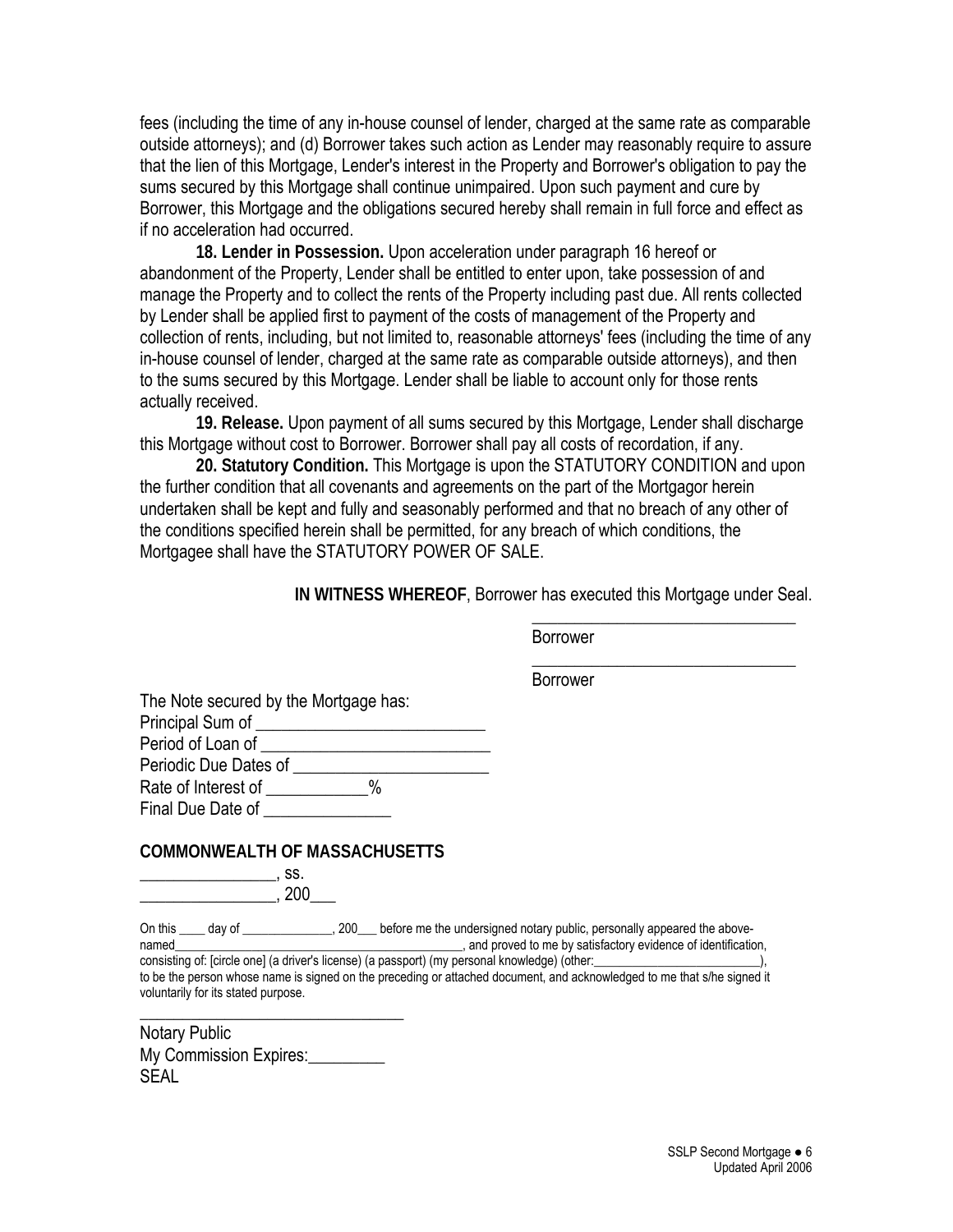## **EXHIBIT A (Property Description)**